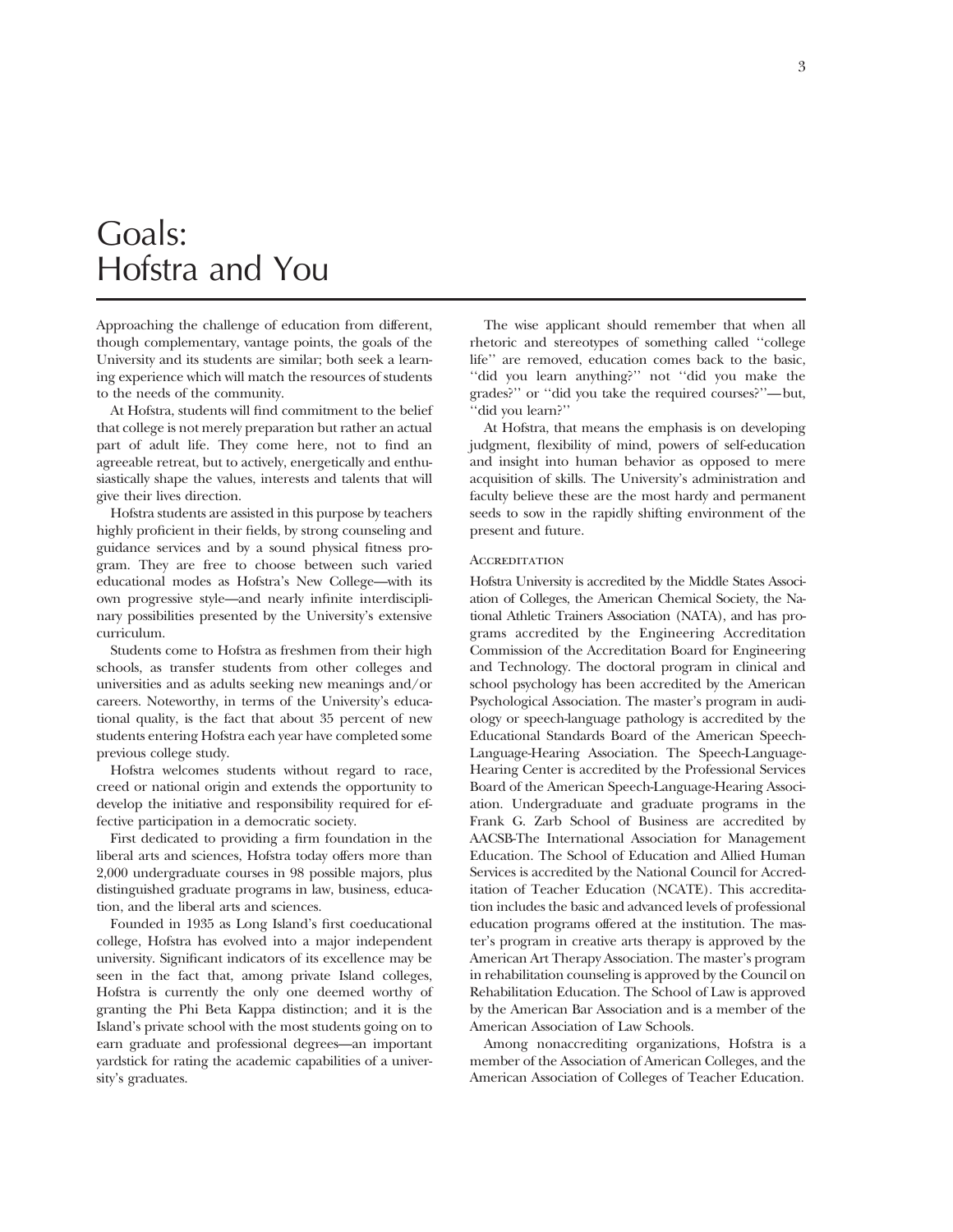# Table of **Contents**

- 3 Goals: Hofstra and You
- 6 Board of Trustees
- 7 Hofstra at a Glance
- 8 ACADEMIC ORGANIZATION Instructional Areas Hofstra College of Liberal Arts and Sciences New College Frank G. Zarb School of Business School of Communication School of Education and Allied Human Services School of Law School for University Studies University Advisement Full-Time Study Part-Time Study January Session Summer Sessions University College for Continuing Education Alumni Relations
- 14 Facilities and Services Student Services and Facilities Educational Services Cultural Resources
- 26 TUITION AND FEES
- 28 Financial Aid
- 50 General University Information Policy on Academic Honesty Some Definitions Liberal Arts Courses Course Numbering System
- 54 Undergraduate Admission Freshman Admission Full-Time Study Part-Time Study Transfer Admission Readmission
- 59 Undergraduate Programs Associate in Applied Science Program Bachelor's Programs Undergraduate Grades Academic Honors Honor Organizations
- 71 Graduate Admission and Programs Admission Degree Study Nonmatriculated Study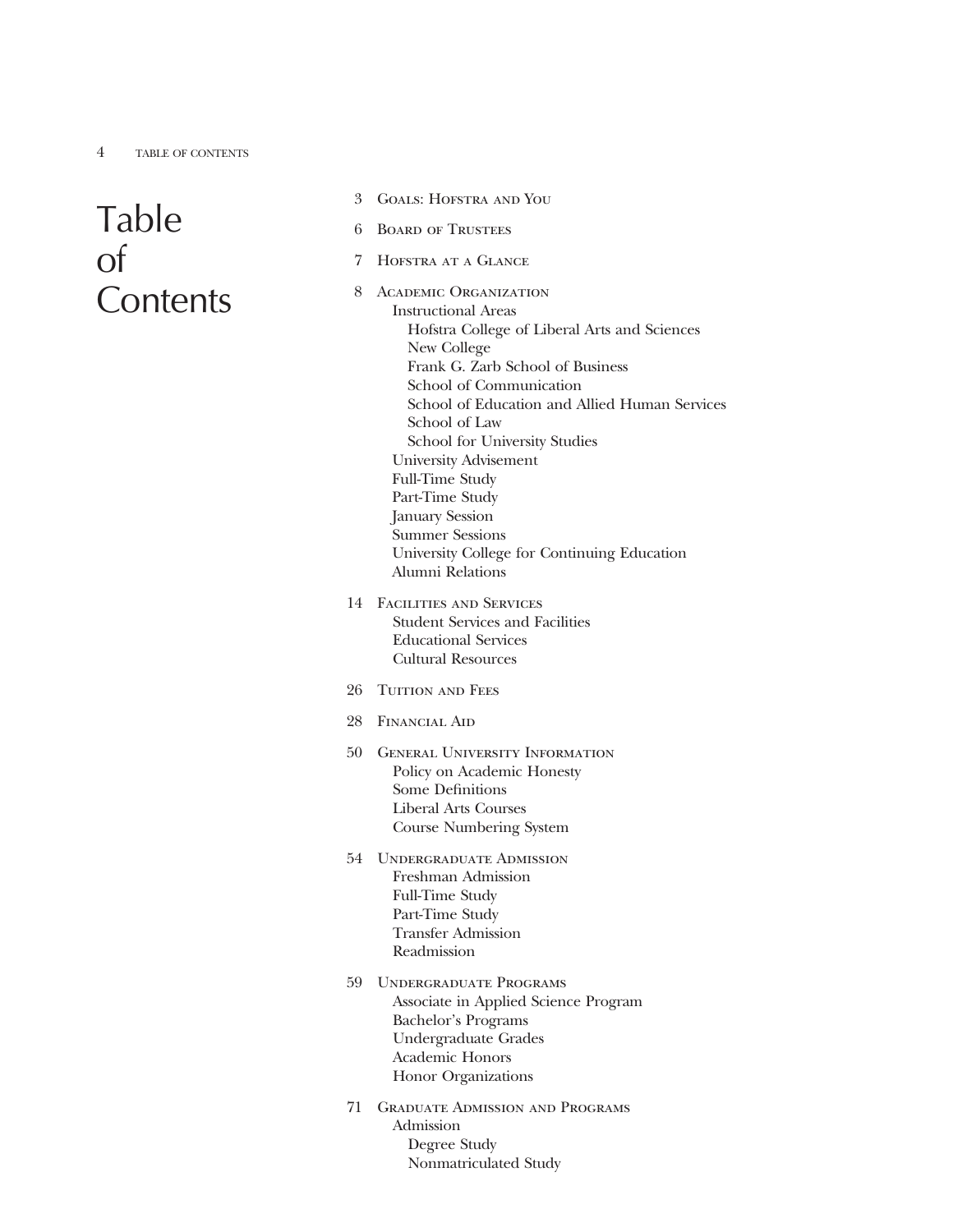Special Nondegree Matriculation Graduate Credit By Examination Transfer of Credit Readmission Master's Programs and Advanced Study Programs Graduate Grades Honor Organizations Basic Regulations Governing Graduate Programs Doctoral Programs Basic Regulations Governing Doctoral Programs 79 Hofstra College of Liberal Arts and Sciences Division of the Humanities Division of the Natural Sciences, Mathematics, Engineering and Computer Sciences Division of the Social Sciences Additional Areas Core Courses Undergraduate Programs Graduate Programs Doctoral Programs 87 New College of Hofstra 100 FRANK G. ZARB SCHOOL OF BUSINESS Undergraduate Programs Graduate Programs 112 School of Communication 116 School of Education and Allied Human Services Undergraduate Preprofessional Programs Graduate Preprofessional Programs Graduate Professional Programs

- 125 School of Law
- 126 School for University Studies
- 130 Programs and Course Descriptions (areas and departments are listed alphabetically)
- 392 Provisional Courses
- 402 Campus Map and Legend
- 404 Administrative Staff
- 412 University Senate Committees
- 414 Academic Chairs and Distinguished Professorships
- 417 FACULTY LISTING
- 457 New York State Education Department Inventory of Registered Programs
- 459 Index
- 467 The Family Education Rights and Privacy Act (FERPA)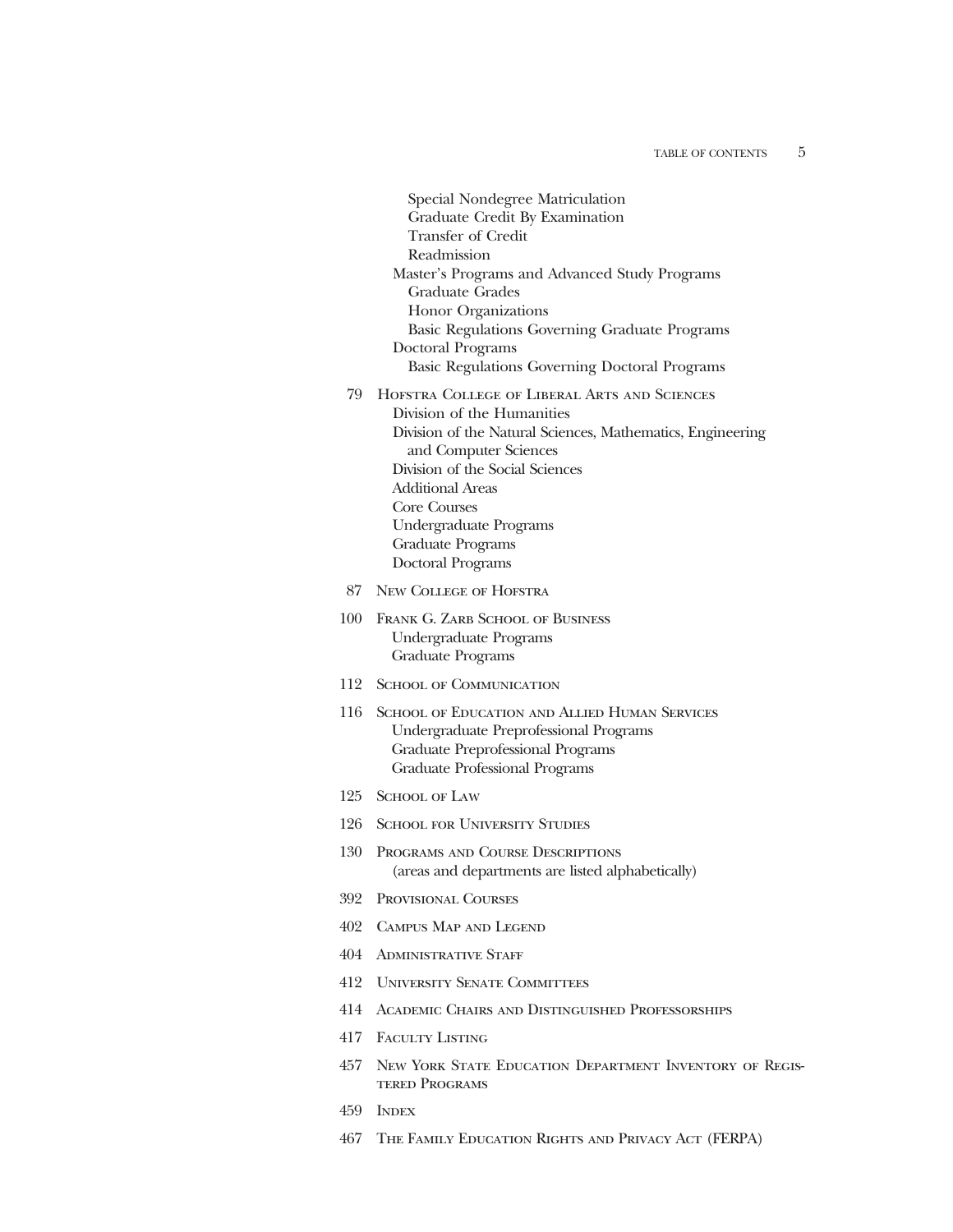### TRUSTEES OF HOFSTRA UNIVERSITY

#### As of December 1998

#### THE OFFICERS

Helene Fortunoff, *Chairperson* John J. Conefry, Jr., *Vice Chairperson* Janis M. Meyer\*, *Vice Chairperson* James F. McCann, *Secretary* James M. Shuart\*, *President*

#### THE MEMBERS

Suzanne F. Bales Alan J. Bernon\* Anthony J. Bonomo Wilbur F. Breslin Mark Broxmeyer\* Bernadette Castro (on leave: 2/95) Emil V. Cianciulli\* (on leave: 4/90) Robert F. Dall\* Maurice A. Deane\* George G. Dempster\* *(Chairman Emeritus)* Joseph L. Dionne\* Leo A. Guthart Peter S. Kalikow\*

Florence Kaufman Walter B. Kissinger Arthur J. Kremer Charles Kushner\* Karen L. Lutz David S. Mack\* Ann M. Mallouk\* Thomas H. O'Brien Barbara Patton\* Edwin C. Reed Terence E. Smolev\* Donald J. Sutherland Robert A. Tammero\* Frank G. Zarb\*

#### DELEGATES

Matthew C. Sonfield, *Speaker of the Faculty* Steven R. Costenoble, *University Senate* Susan L. Martin\*, *University Senate*

Joseph D. Monticciolo, *Hofstra Advisory Board* Daniel Boudon, *Student Government Assn.* Abby Schuman, *Student Government Assn.* Daniel De Stefano\*, *Alumni Organization*

James Harper Marshall\*, *President Emeritus* Robert E. Brockway\*, *Trustee Emeritus* John S. DeJose\*, *Trustee Emeritus* Bernard Fixler\*, *Trustee Emeritus* Raymond French, *Trustee Emeritus* Milton M. Gardner, M.D., *Trustee Emeritus* Allan T. Gittleson, *Chairman Emeritus*

Jeannette Hosler, *Trustee Emerita* Gerald Light, *Trustee Emeritus* Mary T. Martin, *Trustee Emerita* Donald A. Petrie\*, *Trustee Emeritus* Arnold A. Saltzman, *Trustee Emeritus* Norman R. Tengstrom\*, *Trustee Emeritus*